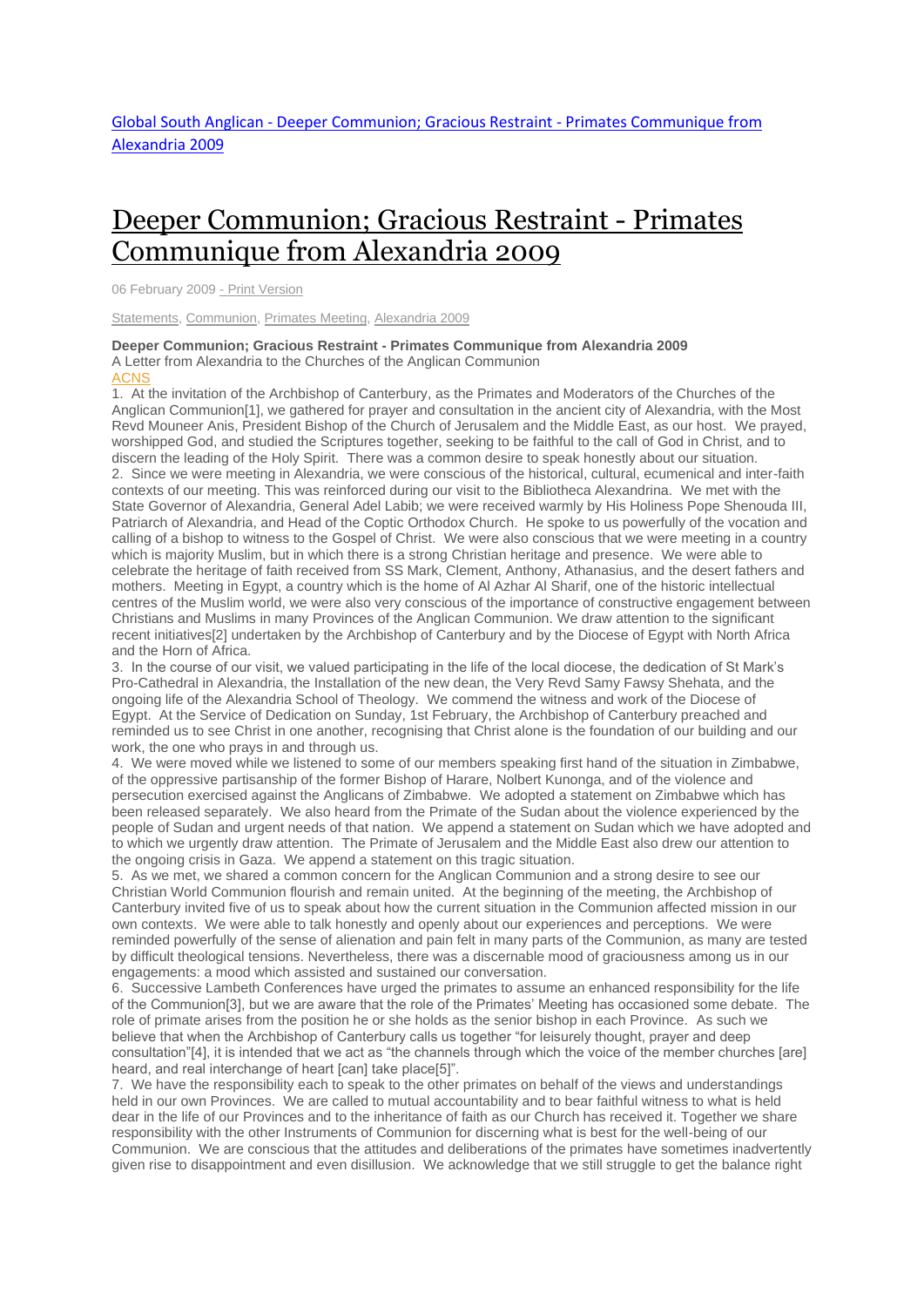in our deliberations and ask for the prayers of our people in seeking the assistance of the Holy Spirit to support and direct us in discharging our responsibilities before God.

8. One of the chief matters addressed was the continuing deep differences and disrupted relationships in the Anglican Communion. We acknowledge the difficult nature of these tensions, which evoke deep feelings and responses, but we were grateful that, by God's grace, we were able to discuss and debate these issues in a spirit of open and respectful dialogue. There has been honest exchange and mutual challenge at a new and deeper level.

9. The Archbishop of Canterbury shared with us the Report of the Windsor Continuation Group. We wish to express our thanks to the members of the group and those who supported its work for the careful and patient analysis that they have offered to us. The matters discussed are not solely issues of church politics; we are considering the spiritual health and well-being of our communion. It is therefore a conversation about our own lives and ministry. This issue touches us all, because we are each burdened and diminished by each other's failings and pain.

10. Our honest engagement revealed the complexity of the situation. Matters are not as clear-cut as some portray. The soul of our Communion has been stretched and threatened by the continuation of our damaged and fractured relationships, even though we believe that God continues to call us into a Communion founded not on our will, but on the action of God in Christ Jesus. We have experienced God drawing us more deeply into that honest engagement and listening which both require and engender trust, and which must continue and intensify if we are to move forward under God. We must find a deeper understanding of the basis of the bonds, both divine and human, which sustain ecclesial fellowship.

11. The Windsor Continuation Group Report asks whether the Anglican Communion suffers from an "ecclesial deficit."[6] In other words, do we have the necessary theological, structural and cultural foundations to sustain the life of the Communion? We need "to move to communion with autonomy and accountability"[7]; to develop the capacity to address divisive issues in a timely and effective way, and to learn "the responsibilities and obligations of interdependence"[8]. We affirm the recommendation of the Windsor Continuation Group that work will need to be done to develop the Instruments of Communion and the Anglican Covenant. With the Windsor Continuation Group, we encourage the Archbishop of Canterbury, the Anglican Consultative Council and the Anglican Communion Office to proceed with this work. We affirm the decision to establish the Inter-Anglican Standing Commission for Unity, Faith and Order. We recognise the need for the Primates' Meeting to be engaged at every stage with all these developments.

12. There are continuing deep differences especially over the issues of the election of bishops in same-gender unions, Rites of Blessing for same-sex unions, and on cross-border interventions. The moratoria, requested by the Windsor Report and reaffirmed by the majority of bishops at the Lambeth Conference, were much discussed. If a way forward is to be found and mutual trust to be re-established, it is imperative that further aggravation and acts which cause offence, misunderstanding or hostility cease. While we are aware of the depth of conscientious conviction involved, the position of the Communion defined by the Lambeth 1998 Resolution 1.10 in its entirety remains, and gracious restraint on all three fronts is urgently needed to open the way for transforming conversation.

13. This conversation will include continuing the Listening Process[9], and the "Bible in the Church" Project. It is urgent that we as primates, with the rest of the Communion, directly study the scriptures and explore the subject of human sexuality together in order to help us find a common understanding.

14. The Windsor Continuation Group Report examines in Section H the question of parallel jurisdictions, particularly as raised by the Common Cause Partnership, a coalition of seven different organisations[10] which have significantly differing relationships with the Anglican Communion. The Report identifies some of the difficulties in recognising the coalition among the Provinces of the Anglican Communion. Significant concerns were raised in the conversation about the possibility of parallel jurisdictions. There is no consensus among us about how this new entity should be regarded, but we are unanimous in supporting the recommendation in paragraph 101 of the Windsor Continuation Group Report[11]. Therefore, we request the Archbishop of Canterbury to initiate a professionally mediated conversation which engages all parties at the earliest opportunity. We commit ourselves to support these processes and to participate as appropriate. We earnestly desire reconciliation with these dear sisters and brothers for whom we understand membership of the Anglican Communion is profoundly important. We recognise that these processes cannot be rushed, but neither should they be postponed.

15. The Archbishop of Canterbury reported to us on the development of a scheme for a Pastoral Council, consistent with the proposal of the Windsor Continuation Group, and the Pastoral Visitors, whom he is appointing as a starting point for this idea, in line with the opinions expressed at the Lambeth Conference. The intention is that the Pastoral Visitors will be commissioned by him to conduct personal and face to face conversations in order to assist in the clearest discernment of the ways forward in any given situation of tension. We affirm the Archbishop of Canterbury in this initiative.

16. We received a report on progress in the development of the Covenant. We believe the securing of the covenant to be a vital element in strengthening the life of the Communion. We welcome the Covenant Design Group's intention to produce a covenant text which has a relational basis and tone. It is about invitation and reconciliation in order to lead to the deepening of our koinonia in Christ, and which entails both freedom and robust accountability. We look forward to the development of a covenant text to be presented at ACC-14 which will commend itself to our Provinces because it speaks of the mutuality that should characterise the life of Christians and of Churches; of a relationship which exercises the self-limitation and gracious restraint born of true affection, and which should be marked by a spirit of humility and integrity.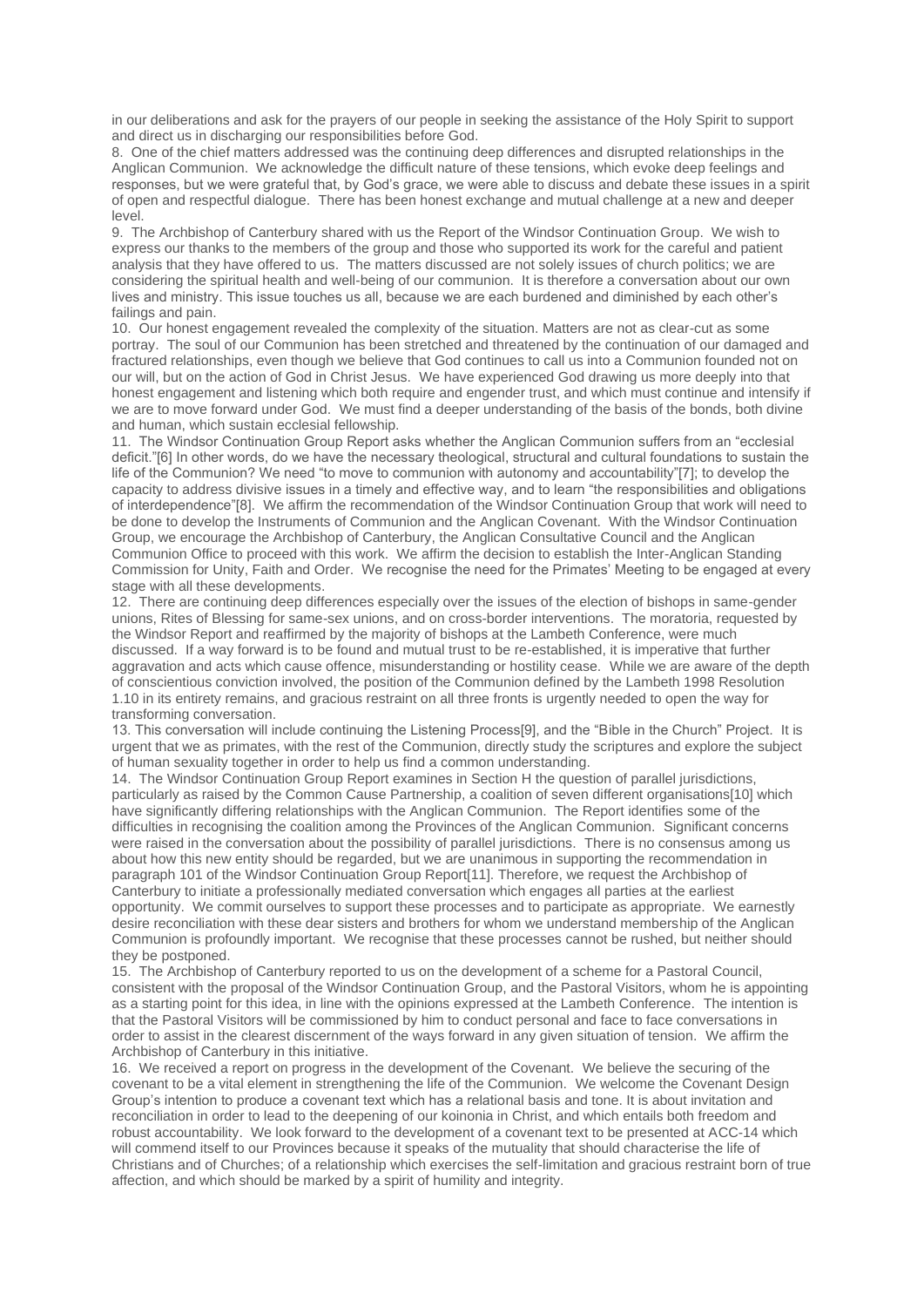17. We received a report on the ongoing work of the "Theological Education in the Anglican Communion" Working Group of the Primates (TEAC). We acknowledge the critical importance of this work, and commend to ACC-14 the establishment of TEAC2, focussing on supporting theological educators.

18. We received a presentation on global warming and climate change followed by a discussion. There is a significant and growing body of statistics which demonstrates that this is a real problem, and one in which humanity has a crucial responsibility. The scriptures call humanity to a careful stewardship of creation; we undertake to ensure that issues of climate change and the responsible management of our natural resources are items which are given urgent priority for reflection, study and action in our own Provinces.

19. We received a presentation and analysis of the current global financial situation and explored Christian responses to it. The primates affirmed that the Church's concerns must be broader and deeper than economics and politics. This is a moment "to proclaim the big vision [of love for my neighbour], living it out in practice, and witnessing, where necessary, against injustices which desecrate that vision." This vision of universal neighbourliness "must not end at our geographical borders. The Church of Christ is universal and recognises that love for my neighbour is not limited to the person next door.[12]" In particular, we call on our Churches to do all that they can to ensure commitments by governments to the Millennium Development Goals are not abandoned in the face of the current crisis.

20. We received an extensive briefing on the proposed establishment of an Anglican Relief and Development Alliance. We warmly commend the potential of this initiative to strengthen the co-ordination and effectiveness of this work throughout the world. We further commend the resolve to develop a comprehensive theological vision to undergird this work. We recognise the value and potential of a global network of local agencies.

21. The Archbishop of Canterbury began our time together reflecting on the spiritual health of the Churches of Sardis, Philadelphia and Laodicea (Revelation Chapter 3). The tone and substance of our conversations, though sometimes hard, have been honest, deep and transforming. Our engagement together in Christ during these days convinces us that God is calling us and our Churches to deeper communion and gracious restraint.

1. Four of our number were not present to be with us: The Moderators of the Churches of North India, South India and Pakistan, and the Presiding Bishop of the Philippines were not able to be present at this meeting. 2. \* A meeting with Sheikh Mohamed Sayed Tantawi, Sheikh Al Azhar, on January 31 2009, at which the Archbishop and the Sheikh reaffirmed the agreement for dialogue between the Anglican Communion and Al Azhar that was initially signed in January 2002.

\* The Archbishop's letter of 15 July 2008 entitled 'A Common Word for the Common Good', sent in response to A Common Word (the letter sent by 138 Muslim scholars in October 2007). The Archbishop has also sponsored two international gatherings, in June and October 2008, to help take forward a constructive response to A Common Word. Bishop David Hamid (Suffragan Bishop in Europe) has been appointed by the Archbishop to take forward engagement on his behalf with this and other Muslim-led initiatives such as that being developed by the King of Saudi Arabia.

\* The 'Building Bridges' programme, in which, since the original meeting in January 2002, a group of Christian and Muslim scholars have met together on an annual basis to discuss significant theological issues of interest to both faiths.

\* A meeting in Libya in late January 2009 in which the Archbishop met with Dr Mohammad Sharif, the Secretary General of the World Islamic Call Society (WICS), and they agreed, in principle, to establish a mechanism for ongoing dialogue and collaboration. While in Libya, on 29 January at the WICS University Campus in Tripoli, Libya the Archbishop gave a lecture 'How does God reveal himself? A Christian

perspective.' ([url=http://www.archbishopofcanterbury.org/2150]http://www.archbishopofcanterbury.org/2150[/url] ) This was the third in a series of lectures given by the Archbishop about Christianity in Muslim seats of learning. Previous lectures were given at Al Azhar, and Islamabad, Pakistan.

3. Lambeth 1998, Resolution III.6: "encouragement be given to a developing collegial role for the Primates' Meeting under the presidency of the Archbishop of Canterbury, so that the Primates' Meeting is able to exercise an enhanced responsibility in offering guidance on doctrinal, moral and pastoral matters" See also Lambeth 1978, Resolutions 11 and 12 and Lambeth 1988, Resolution 18.

4. cf The Address of Archbishop Donald Coggan to the Lambeth Conference, 1978

5. ibid

6. WCGR (Windsor Continuation Group Report), Section D(i)

\_\_\_\_\_\_\_\_\_\_\_\_\_\_\_\_\_\_\_\_\_\_\_\_\_\_\_\_\_\_\_\_\_\_\_\_\_\_\_\_\_\_\_

7. WCGR, paragraphs 2, 54

8. Ref WCGR, paragraph 57, cf. The Lambeth Commentary by the Covenant Design Group, Question 13, page 12.

9. The Listening Process itself has many levels - to enable a more profound listening to God and to one another, as well as listening to the experience of gay and lesbian persons, which is among the commitments of Lambeth 1998 Resolution 1.10. It will also require a listening to those with different experiences of and positions in the current tensions.

10 The American Anglican Council (1996), The Anglican Coalition in Canada (2004), The Anglican Communion Network (2004), The Anglican Mission in America (2000), The Convocation of Anglican in North America (2005), Forward in Faith North America (1999), and the Reformed Episcopal Church (1873).

11. WCG Report, paragraph 101: The WCG therefore recommends that the Archbishop of Canterbury, in consultation with the Primates, establish at the earliest opportunity a professionally mediated conversation at which all the significant parties could be gathered. The aim would be to find a provisional holding arrangement which will enable dialogue to take place and which will be revisited on the conclusion of the Covenant Process, or